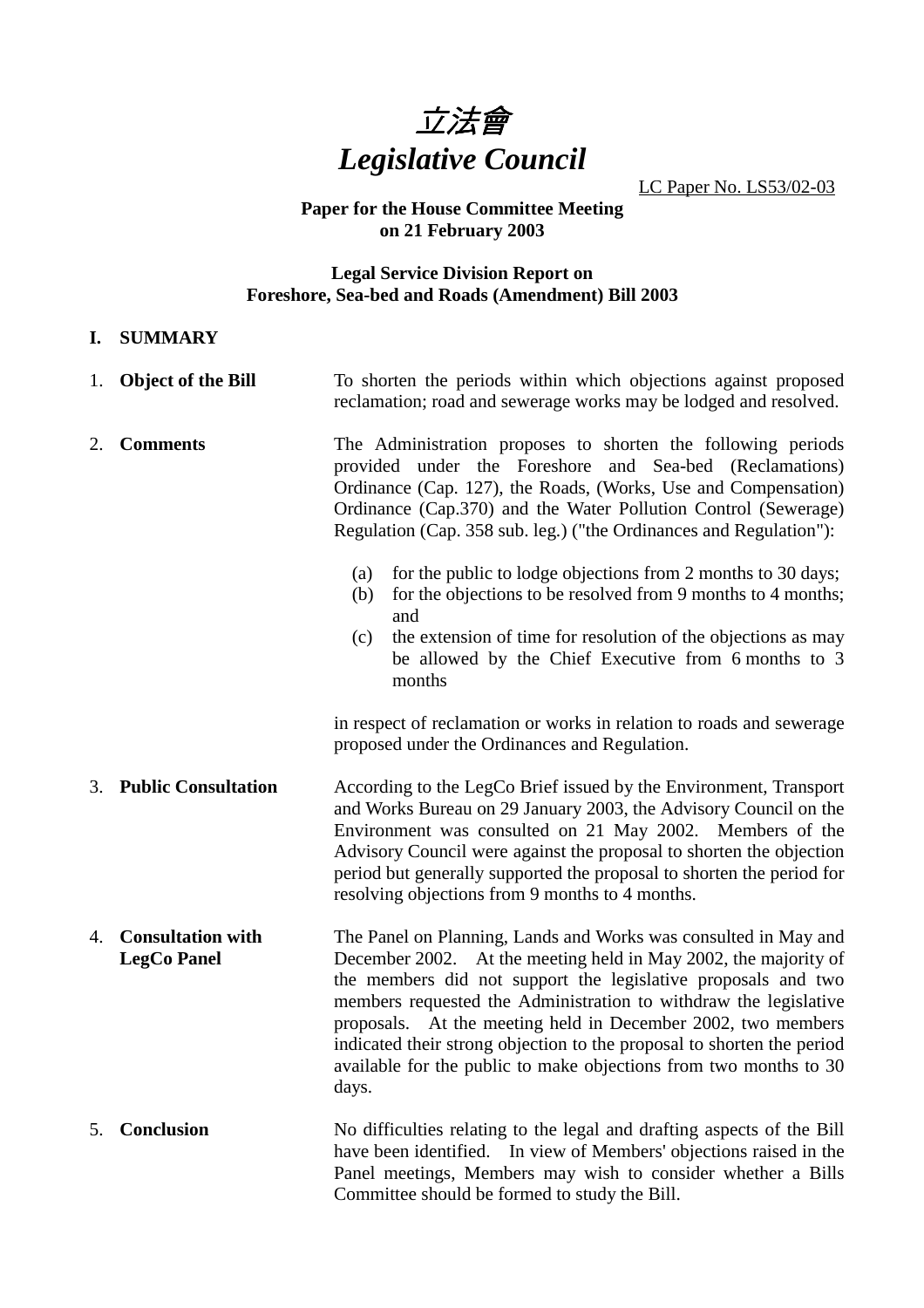# **II. REPORT**

# **Object of the Bill**

To shorten the periods within which objections against proposed reclamation and proposed road and sewerage works may be lodged and resolved.

## **LegCo Brief Reference**

2. Members may refer to the LegCo Brief issued by the Environment, Transport and Works Bureau on 29 January 2003 (File Ref.: ETWB(CR)65/39) for background information.

## **Date of First Reading**

3. 19 February 2003.

# **Comments**

4. Under the Foreshore and Sea-bed (Reclamations) Ordinance (Cap. 127) and the Roads, (Works, Use and Compensation) Ordinance (Cap.370) ("the Ordinances"), when a reclamation in relation to any foreshore and sea-bed, or works in relation to construction, renovation, alteration, closure, maintenance or repair of roads are proposed, a notice describing the proposed reclamation or works and the foreshore and sea-bed or works area intended to be affected has to be published. Any person who considers himself to be affected by the proposed reclamation or works may make objection to the proposal. The Ordinances provide for the respective periods available for:

- (a) the public to make objections;
- (b) the objections to be resolved; and
- (c) the extension of time for resolution of the objections as may be allowed by the Chief Executive.

## 5. The Bill proposes that:

(a) the above-mentioned periods be shortened as follows: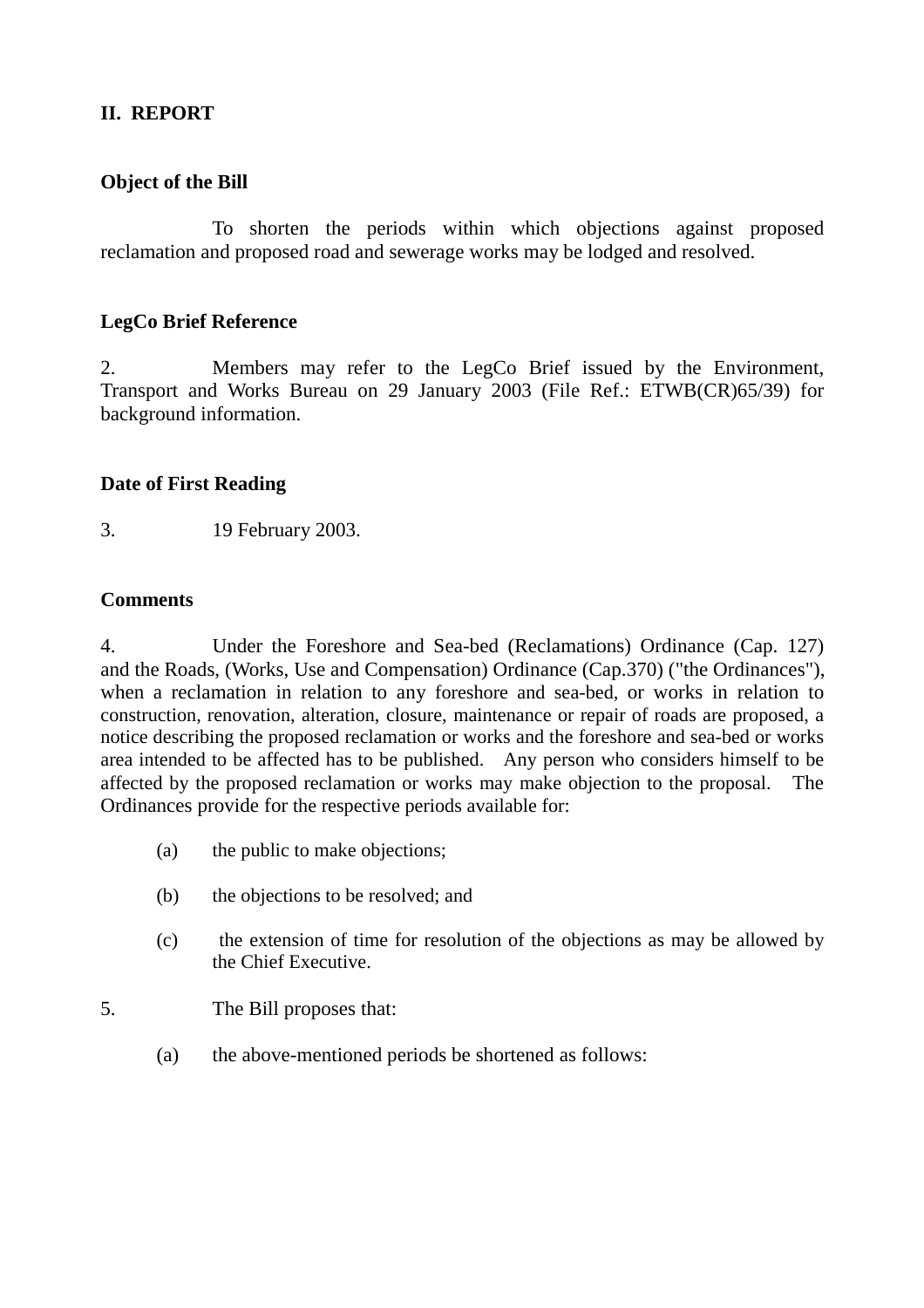|  | - |  |
|--|---|--|
|  |   |  |

|                                                           | <b>Existing Period under</b><br>the Ordinances | <b>Proposed Period under</b><br>the Bill |
|-----------------------------------------------------------|------------------------------------------------|------------------------------------------|
| for public to raise objections                            | 2 months                                       | 30 days                                  |
| for resolution of objections                              | 9 months                                       | 4 months                                 |
| further extension of time for<br>resolution of objections | 6 months                                       | 3 months                                 |

- (b) for those proposed reclamation or works notices as described in paragraph 4 which have been published before the commencement of the Bill, the proposed 4 months period for resolving objections shall be calculated from:
	- (i) the commencement of the Bill as enacted, or
	- (ii) the expiry of the existing 2 months period for making objections,

whichever is the later, ("the new resolution period")

provided that the new resolution period shall not expire later than the existing 9 months period for resolution of objections.

6. By virtue of section 26 of the Water Pollution Control (Sewerage) Regulation (Cap. 358 sub. leg.) ("the Regulation"), the Bill also applies to sewerage works under the Regulation.

7. The Bill shall come into operation on a day to be appointed by the Secretary for the Environment, Transport and Works by notice published in the Gazette.

#### **Public consultation**

8. According to the LegCo Brief issued by the Environment, Transport and Works Bureau on 29 January 2003 (File Ref.: ETWB(CR)65/39), the Advisory Council on the Environment was consulted on 21 May 2002. Members of the Advisory Council were against the proposal to shorten the objection period but generally supported the proposal to shorten the period for resolving objections from 9 months to 4 months.

## **Consultation with LegCo Panel**

9. The Panel on Planning, Lands and Works was consulted in two meetings held on 16 May 2002 and 6 December 2002.

10. At the meeting held on 16 May 2002, the majority of the members did not support the legislative proposals and two members requested the Administration to withdraw the legislative proposals. Members expressed the following concerns: